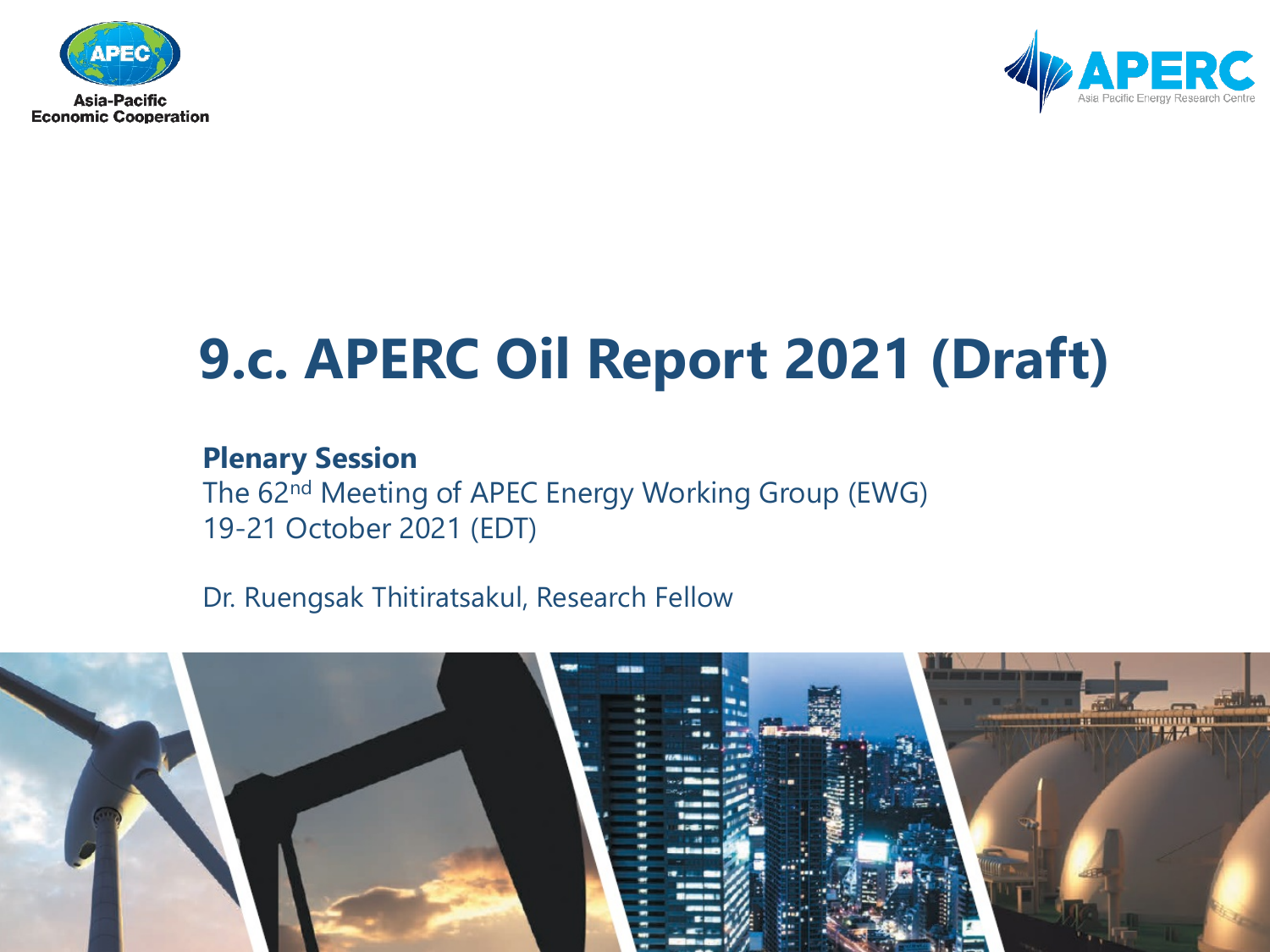### **1. Oil Demand: Before the pandemic, APEC oil demand was growing strongly**



**Global oil consumption reached 170 000 petajoules (PJ) in 2018. In 2018, APEC oil demand accounted for 53% of total world demand. APEC's high oil demand growth rate (1.8% annually) was mainly due to growth in China and Southeast Asia.** 

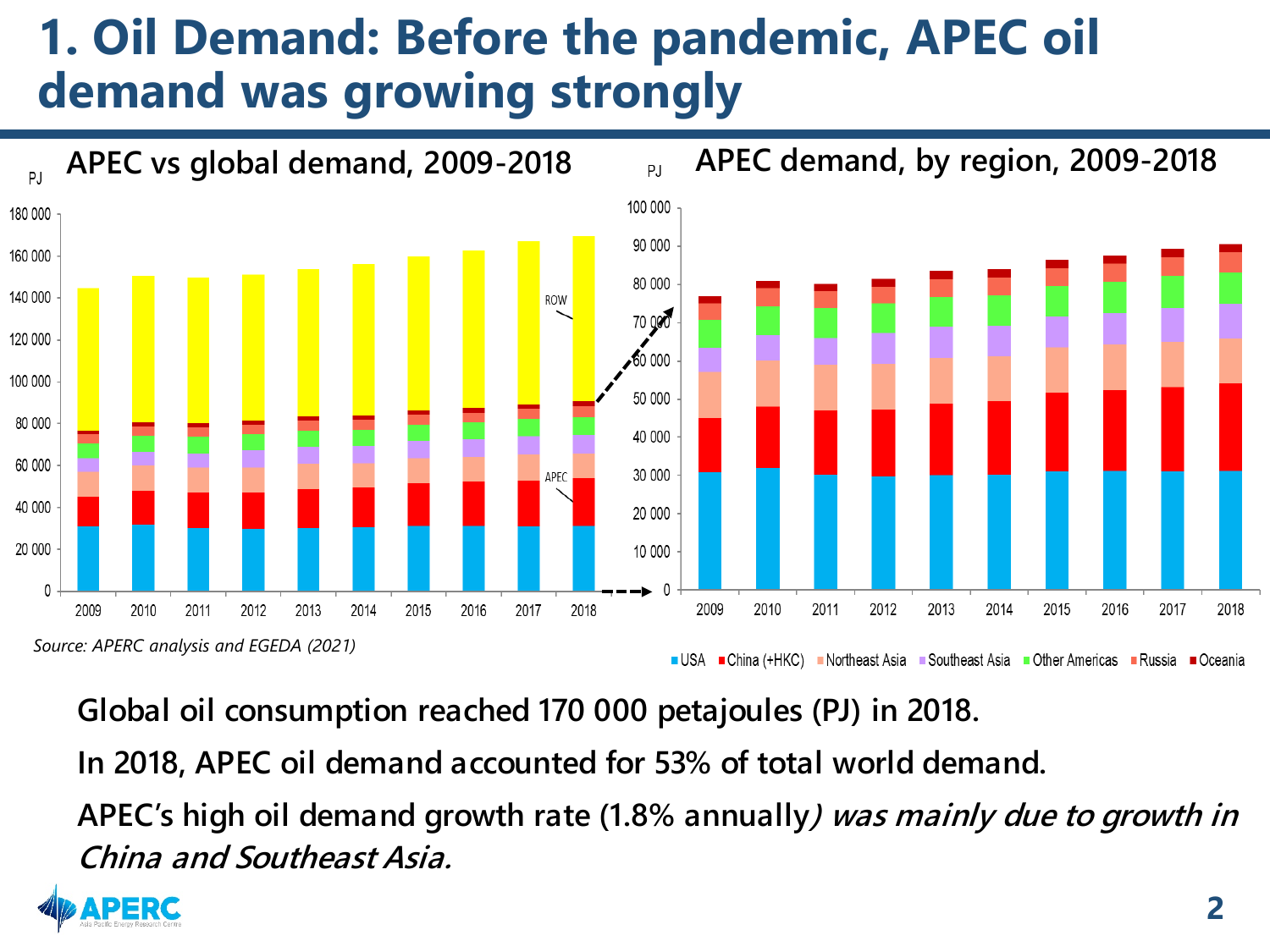#### **1. Oil Demand: Transport sector accounts for the largest share of APEC oil consumption**



*Source: APERC analysis and EGEDA (2021)*

**Transportation was the dominant sector (61%) in APEC during 2009-2018.** 

**APEC demand growth slowed somewhat due to the slow US increases of 0.10% annually while China demand grew at 5.5% annually.**

**The US share of oil demand in APEC decreased to 34% (40%) and China increased to 25% (18%).**

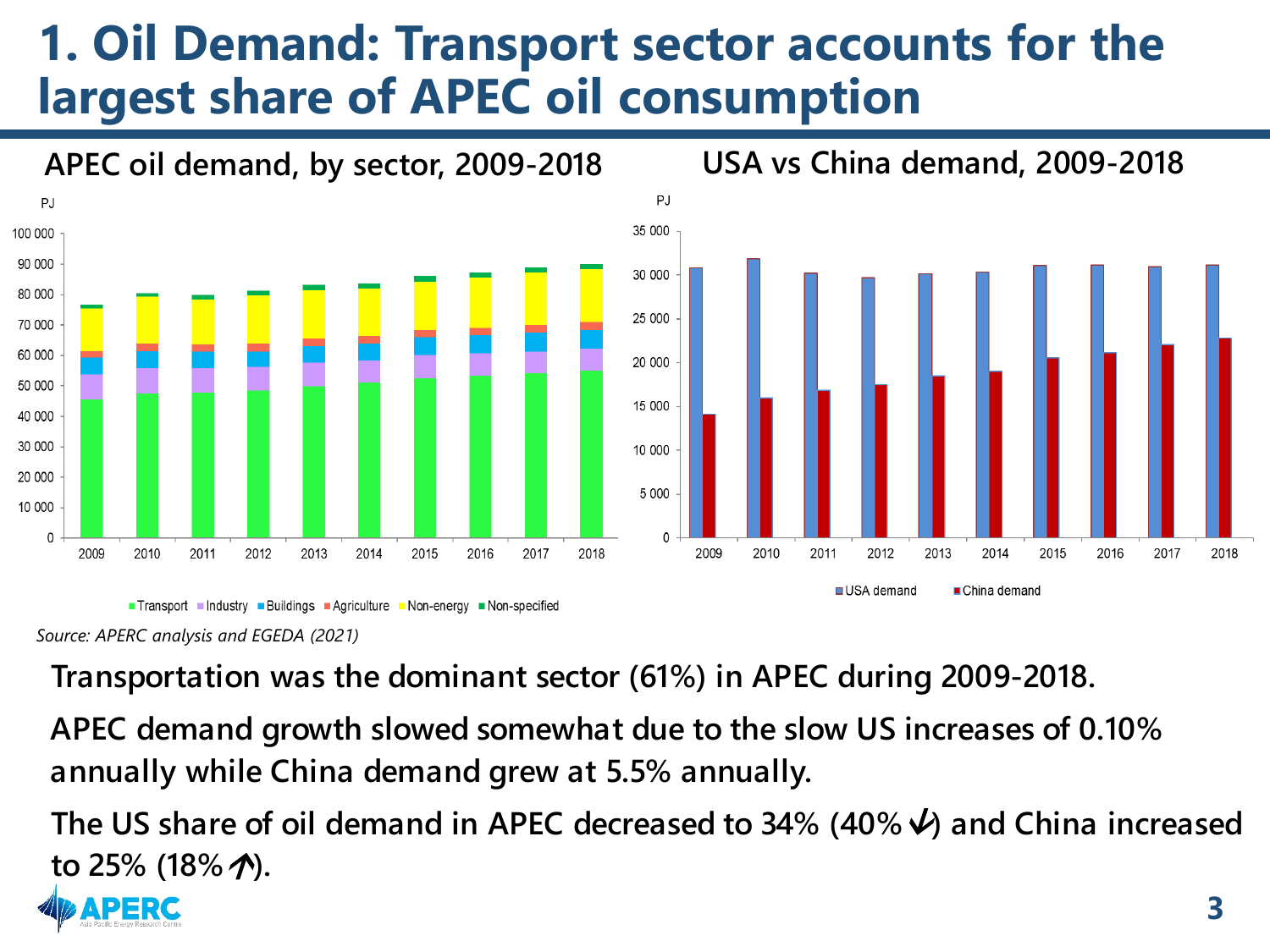#### **1. Oil Demand: COVID-19 caused oil demand to fall by 9 mb/d in 2020, the first decline since 2009**

**COVID-19 impact on oil market was severe because it has caused activities in the transportation sector to fall dramatically from 4Q 2019 levels.**

**Global oil demand fell to a record 9 mb/d in 2020, half of which was in APEC.**

**E&P business was estimated to have lost 75% of their revenues in 2020, compared with 2019. APEC economies have been slow to respond to higher prices due to investor caution.**

**Net income from Exploration & Production business, 2012-2020**



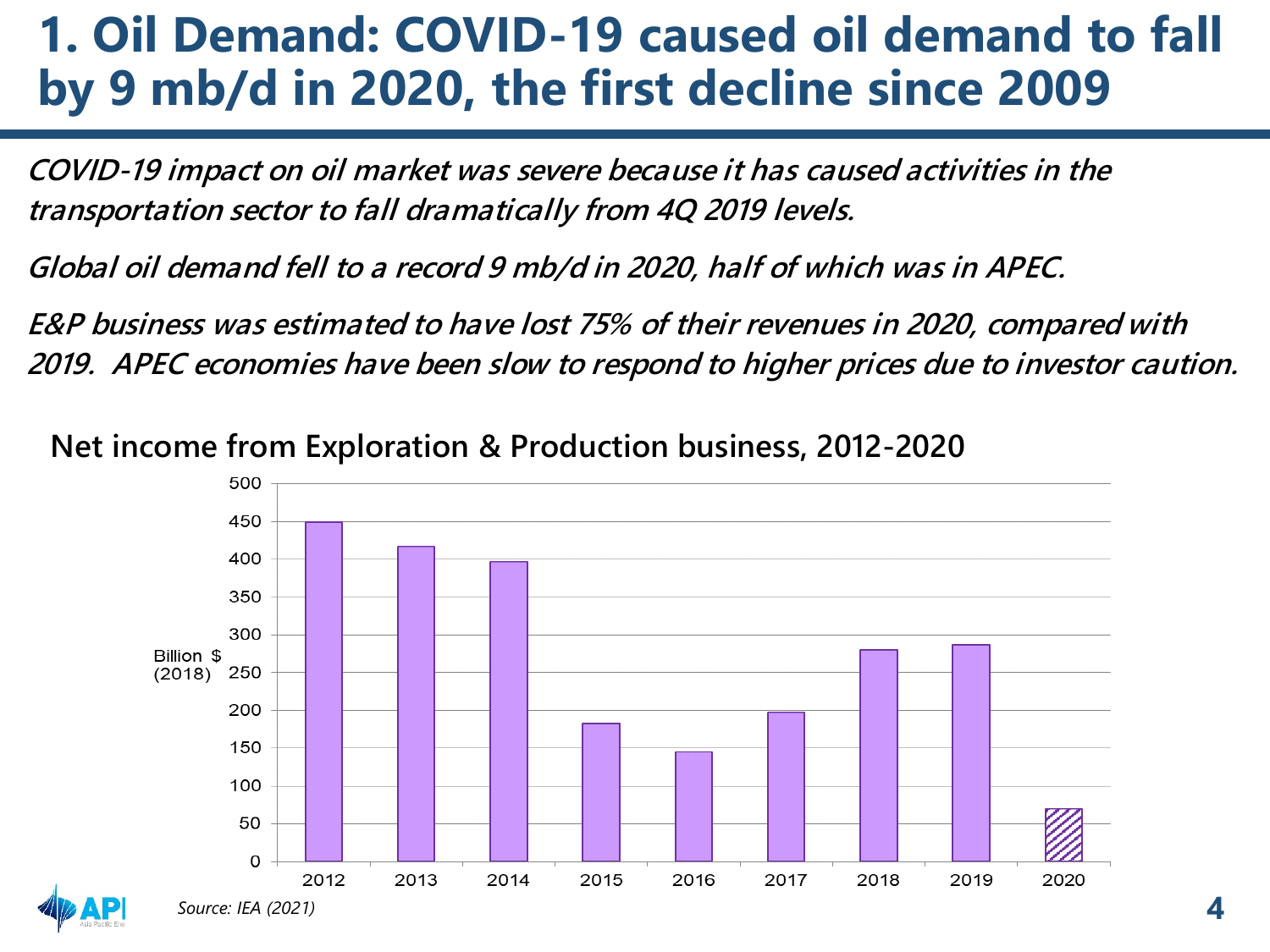#### **1. Oil Demand: APEC oil demand is expected to resume growth through 2023**





*Source: APERC analysis and EGEDA (2021)*

**APEC demand is expected to reach 95 000 PJ in 2023 with China and Southeast Asia accounting for fastest growth (2.9% and 1.4% annually). China's demand increase accounts for 84% of APEC's demand growth. APEC oil demand will shift more to Asia in the coming years.**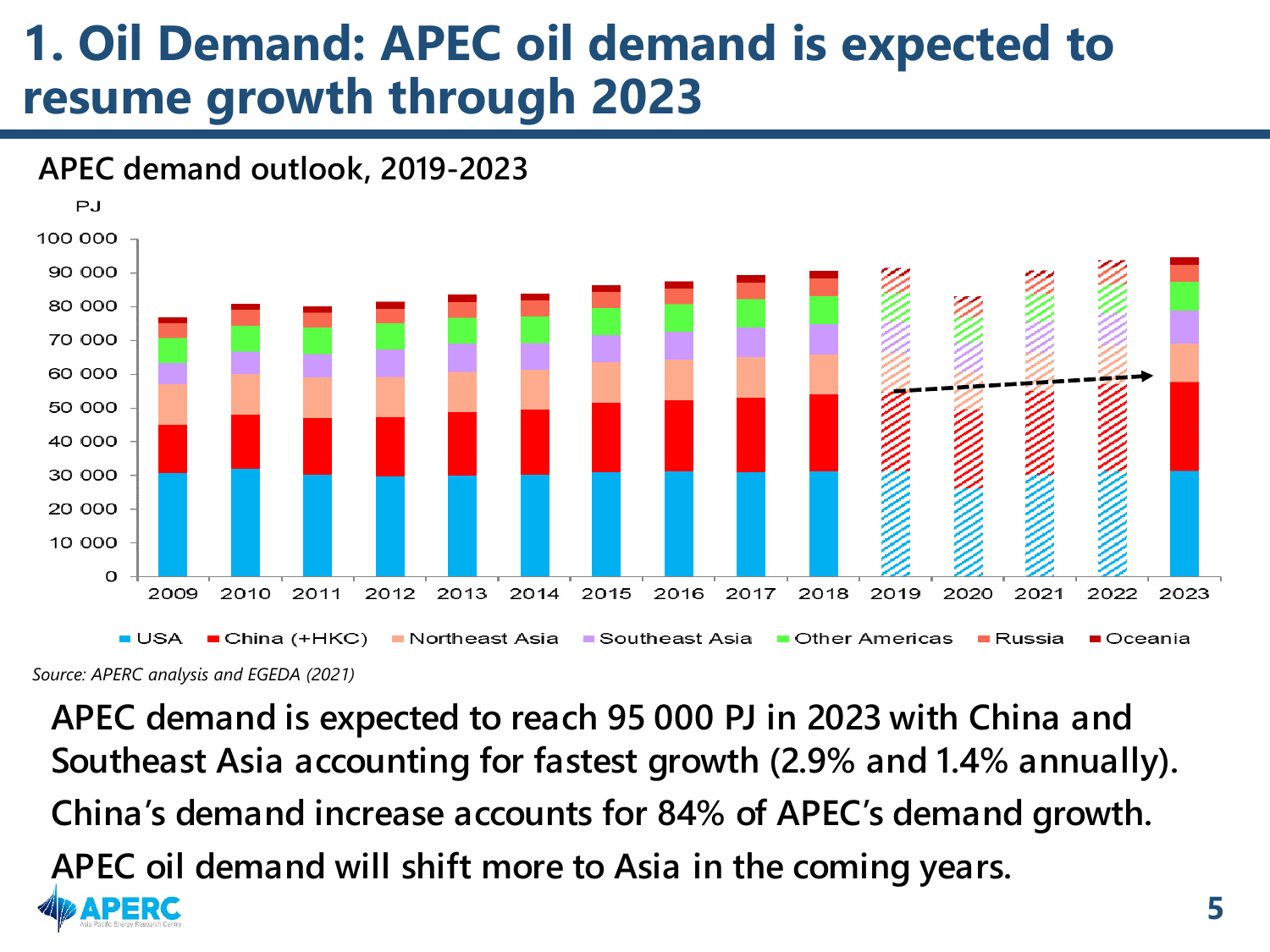### **2. Oil Supply: APEC accounted for 53% of global oil supply in 2018**



**Global oil supply reached 188 000 PJ in 2018 but increased slower than demand (12% vs 17%) and resulted in narrowing supply-demand differential.**

**APEC oil supply accounted for 53% of total world supply.**

**The U.S. and Russia combined for 64% of APEC oil production.**

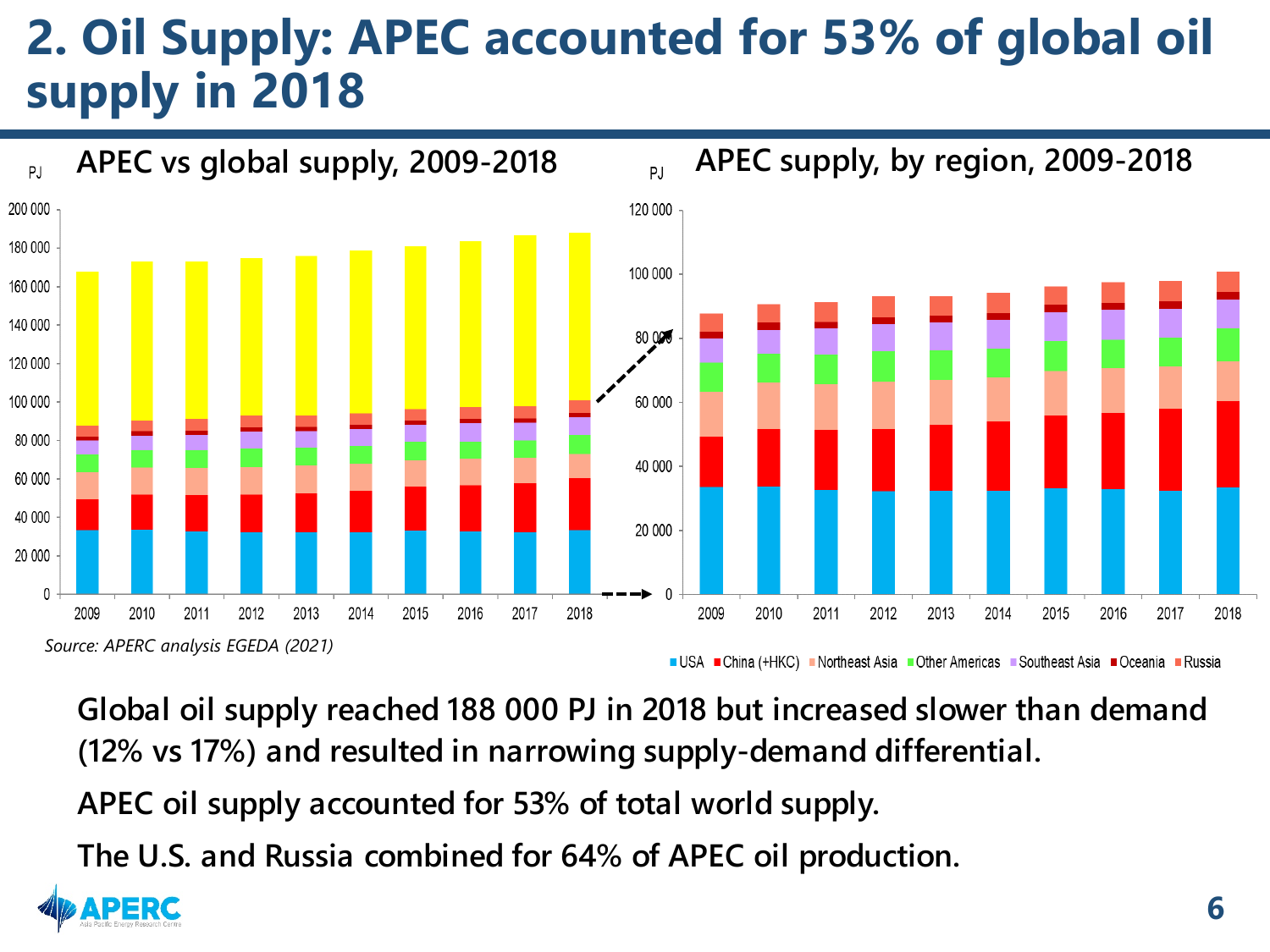#### **2. Oil Supply: APEC oil supply growth slowed down towards 2023**



*Source: APERC analysis and EGEDA (2021)*

**COVID-19 caused an unprecedented reduction in oil demand in 2020- 2021 and caused oil prices to drop. As a result, APEC oil supply is expected to recover to only 98 000 PJ in 2023, a 2.8% drop from 2018.**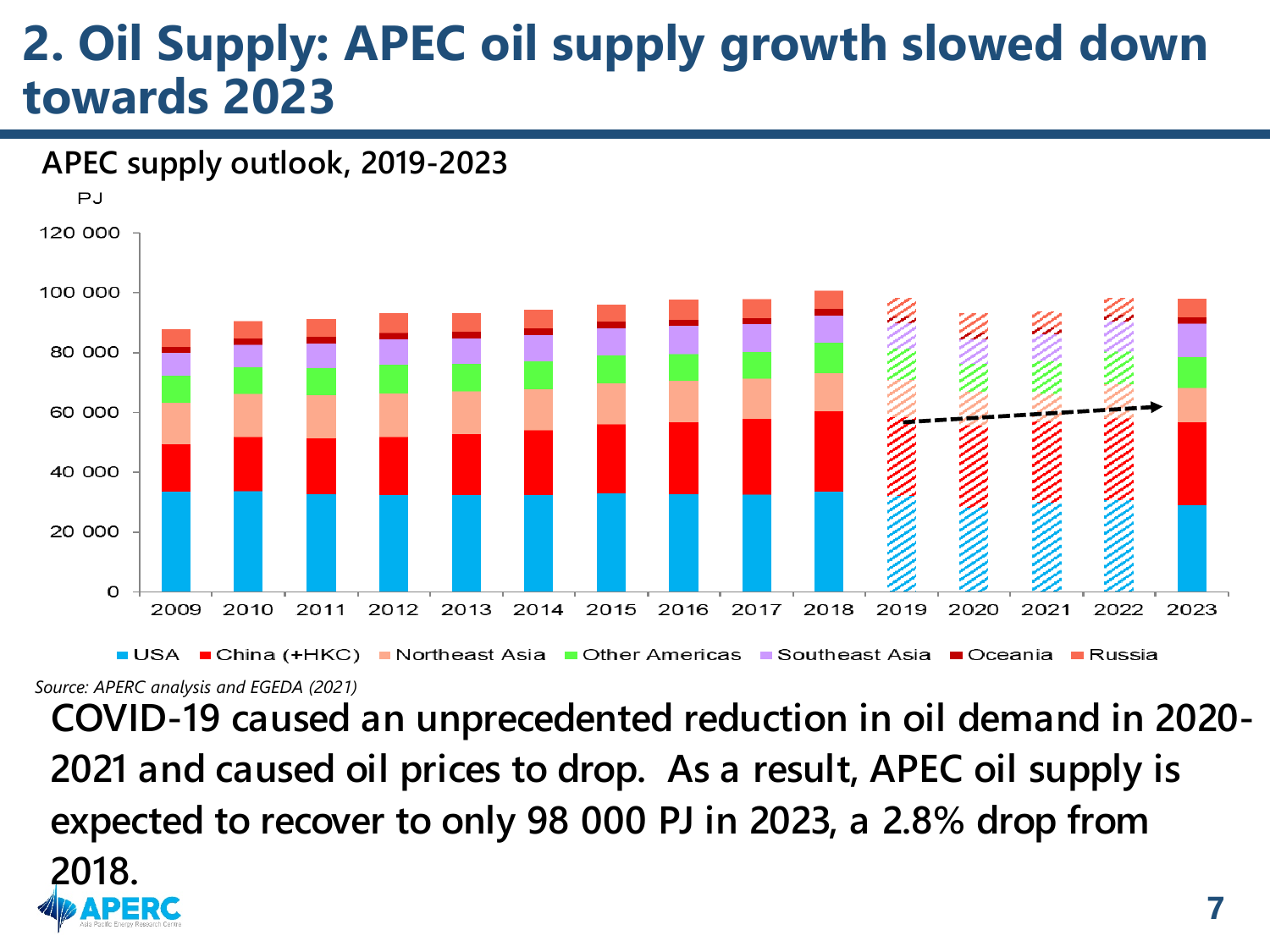#### **3. Oil Trade: APEC oil import dependency has improved over the years, but the trend is reversing**



**APEC crude net import vs products net imports**

**Domestic crude oil production increases in the U.S., Russia, and Canada contributed to reduced oil import dependence in APEC from 2009 to 2020.**

**APEC has been self-sufficient and a net-exporter of oil products since 2011.**

**APEC's crude and product import dependence reversed in 2021 because COVID-19 induced oil price drops caused production declines in the key oil producers.**

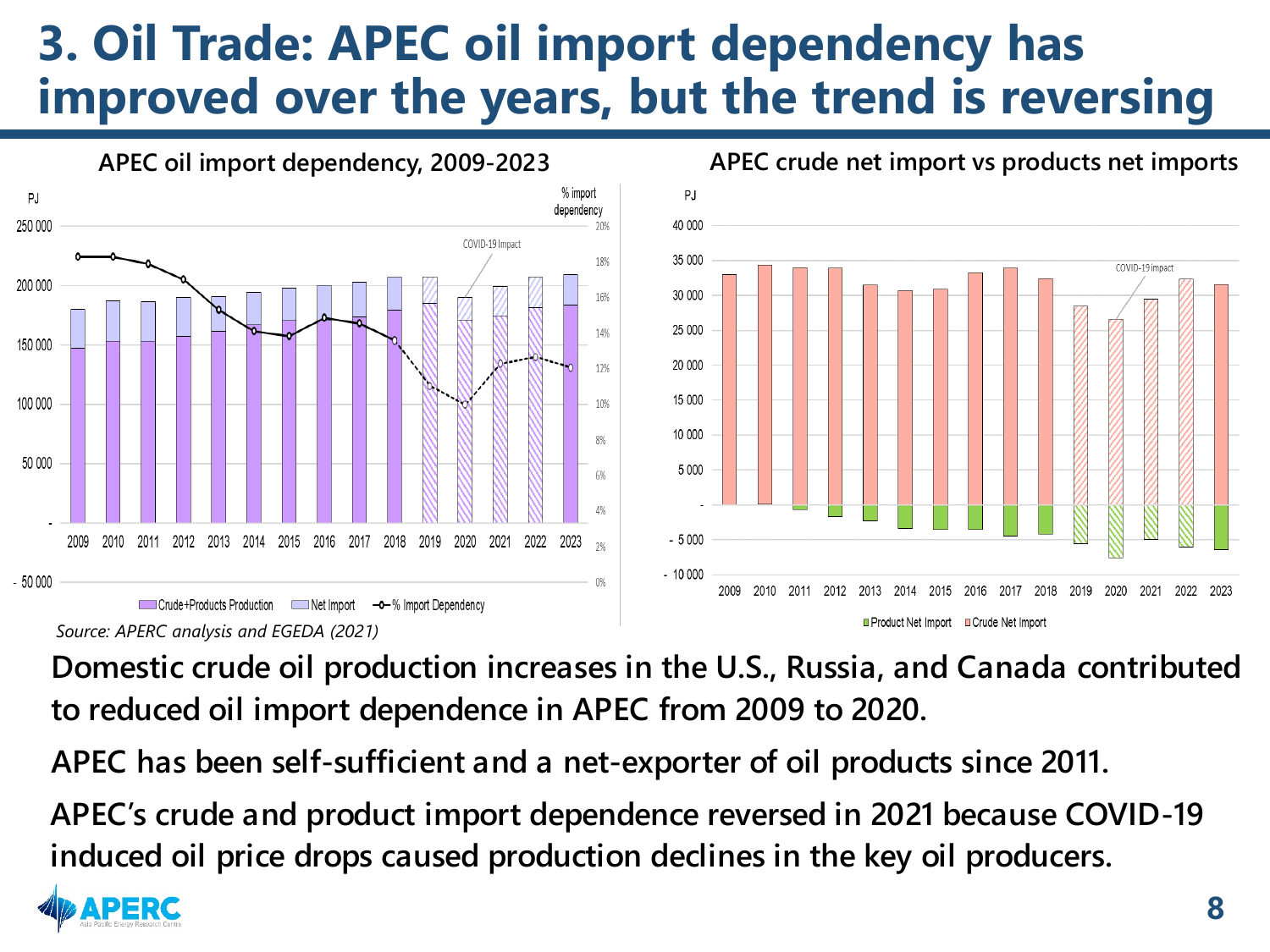## **3. Oil Trade: Majority of APEC economies are oil import dependent in 2018**

#### **APEC crude oil and product import dependency by economy, 2018**



*Source: APERC analysis and EGEDA (2021)*

**Massive crude oil producers in APEC like Russia, and Canada are the export leaders in APEC.**

**USA is expected to switch from marginal oil importer to be oil exporter in near future.**

**On the other hand, China, Japan, Korea, Singapore, and Australia are highly dependent on oil imports\*.**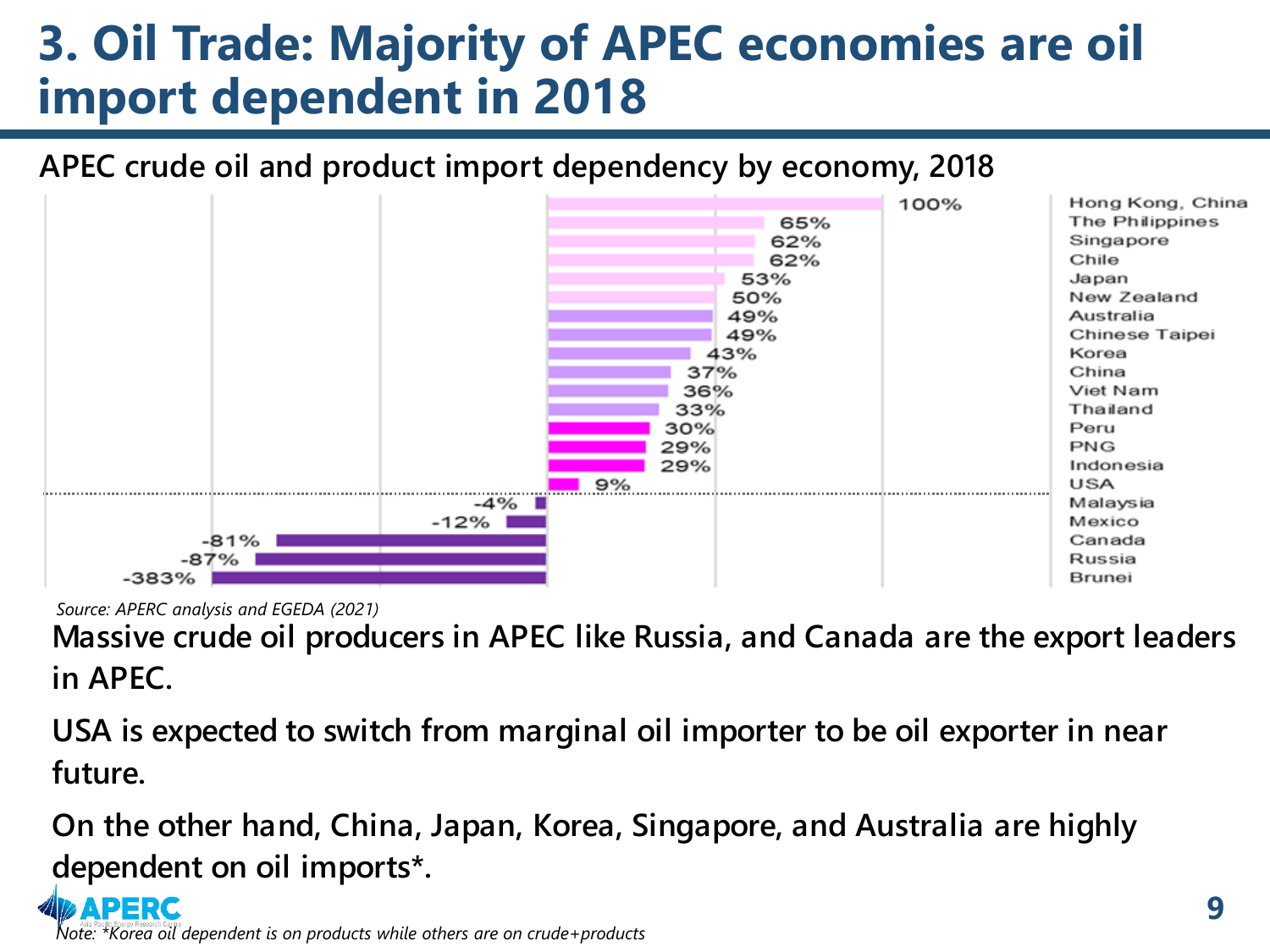#### **4. Oil Price: Oil prices gradually increased from 2Q 2020 to 4Q 2021, and the trend continues…..**



**Falling oil prices during the past few years were driven by increased shale oil supply and diminished oil demand due to the slowdown in economic growth.**

**COVID-19 quickly caused oil prices to fall further during 1Q 2020.**

**Oil prices have gradually increased from their lowest level in April 2020 to recent highs reflecting increasing oil demand due to COVID-19 vaccination campaigns, easing lockdown measures, and economic recovery.**

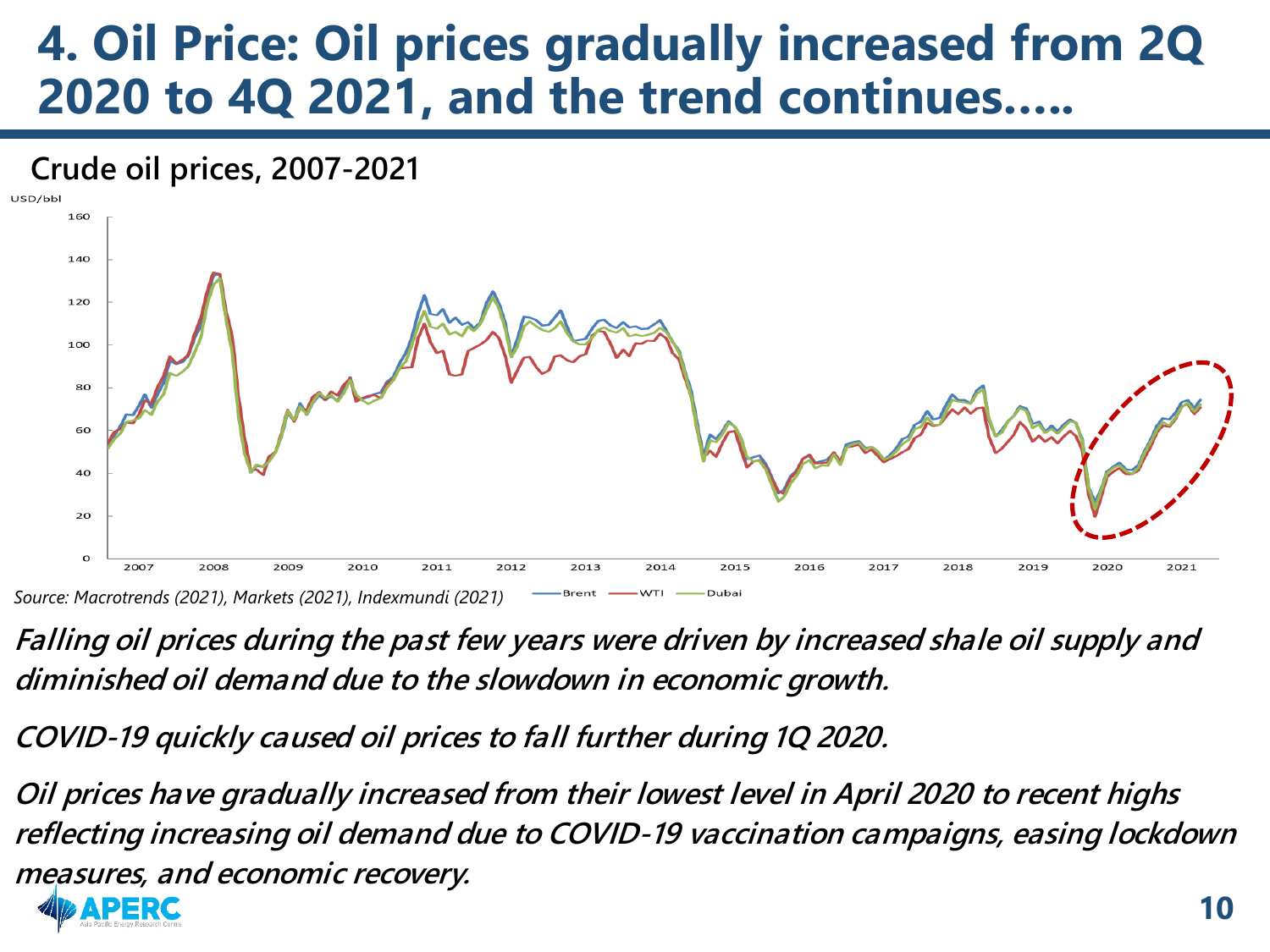## **Conclusion**

- **COVID-19 impact on oil market was severe because it caused activities in the transportation sector to fall dramatically.**
- **APEC demand is projected to reach 95 000 PJ in 2023, driven mainly by the high annual oil demand growth rates in China (2.9%) and Southeast Asia (1.4%).**
- **APEC oil supply is expected to recover sluggishly to 98 000 PJ (oil production at 83 000 PJ) in 2023, a 2.8% drop from 2018.**
- **APEC has been self-sufficient and a net-exporter of oil products since 2011.**
- **APEC import dependency has improved in the pre-COVID19 but reversed in 2021 because COVID-19 induced oil price drops and caused production declines in the key oil producers.**
- **Oil prices have gradually increased in 2021 reflecting improved oil demand due to COVID-19 vaccination programs, easing lockdown measures, and economic recovery.**